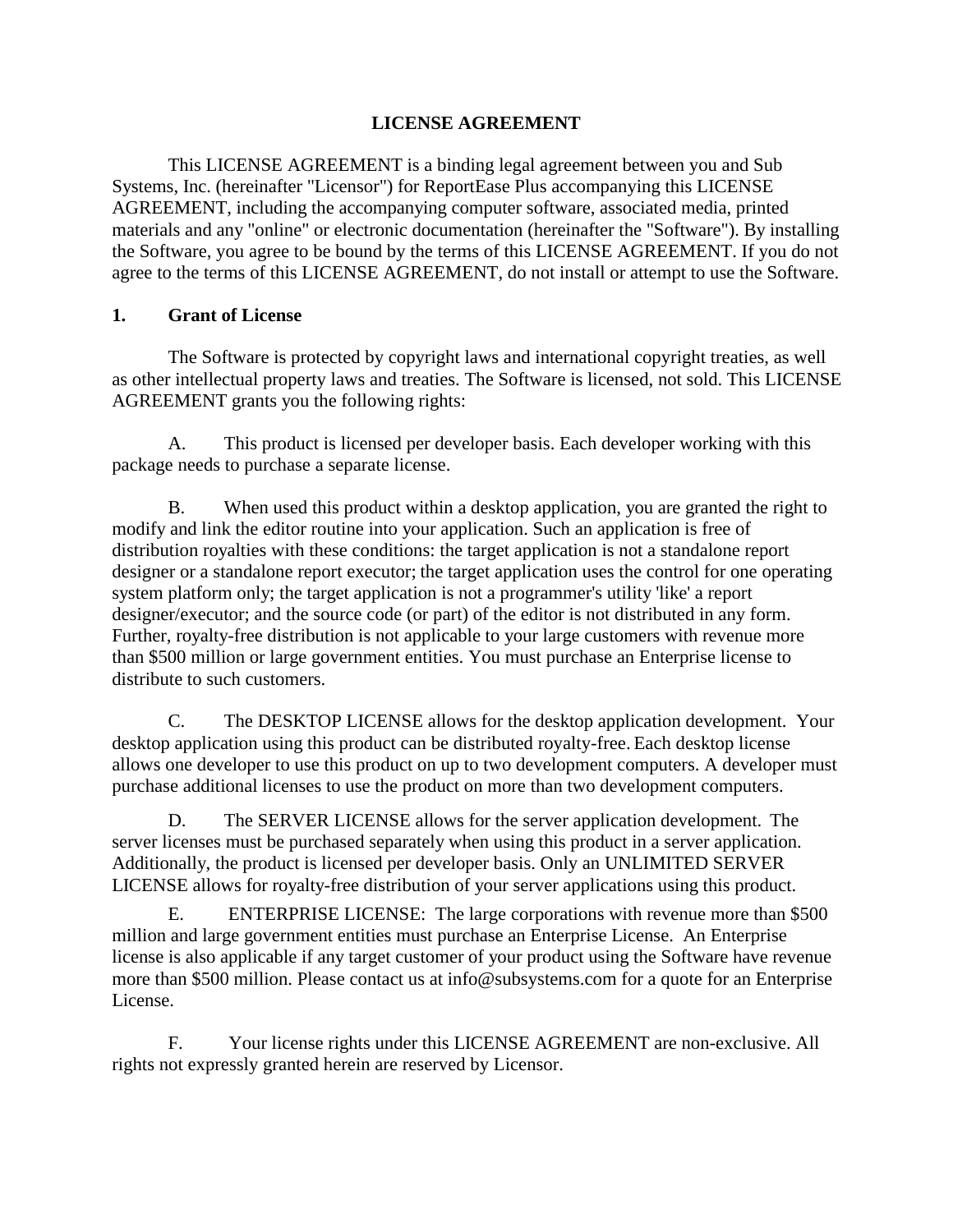G. You may not sell, transfer or convey the software license to any third party without Licensor's prior express written consent.

H. The license remains valid for 12 months after the issue date. The subsequent year license renewal cost is 40 percent of the license acquisition cost. The license includes standard technical support, patches and new releases.

I. You may not disable, deactivate or remove any license enforcement mechanism used by the software.

# **2. Support Services**

 Licensor may provide you with support services related to the Software ("Support Services"), at its discretion. Use of Support Services, if any, is governed by Licensor's policies and programs described in any users manual, in online documentation, and/or in other Licensor-provided materials. Any supplemental Software code provided to you as a part of Support Services will be considered part of the Software and subject to the terms of this LICENSE AGREEMENT. With respect to technical information you provide to Licensor as part of the Support Services, Licensor may use such information for its business purposes, including for product support and development. Licensor will not utilize such technical information in a form that personally identifies you except to the extent necessary to provide you with support.

## **3. Replacement, Modification and/or Upgrades**

 Licensor may, from time to time, and for a fee, replace, modify or upgrade the Software. When accepted by you, any such replacement or modified Software code or upgrade to the Software will be considered part of the Software and subject to the terms of this LICENSE AGREEMENT (unless this LICENSE AGREEMENT is superseded by a further LICENSE AGREEMENT accompanying such replacement or modified version of or upgrade to the Software).

## **4. Termination**

 You may terminate this LICENSE AGREEMENT at any time by destroying all your copies of the Software. Your license to the Software automatically terminates if you fail to comply with the terms of this agreement. Upon termination, you are required to remove the Software from your computer and destroy any copies of the Software in your possession.

# **5. Copyright**

A. All title and copyrights in and to the Software (including but not limited to any images, photographs, animations, video, audio, music and text incorporated into the Software), the accompanying printed materials, and any copies of the Software, are owned by Licensor or its suppliers. This LICENSE AGREEMENT grants you no rights to use such content. If this Software contains documentation that is provided only in electronic form, you may print one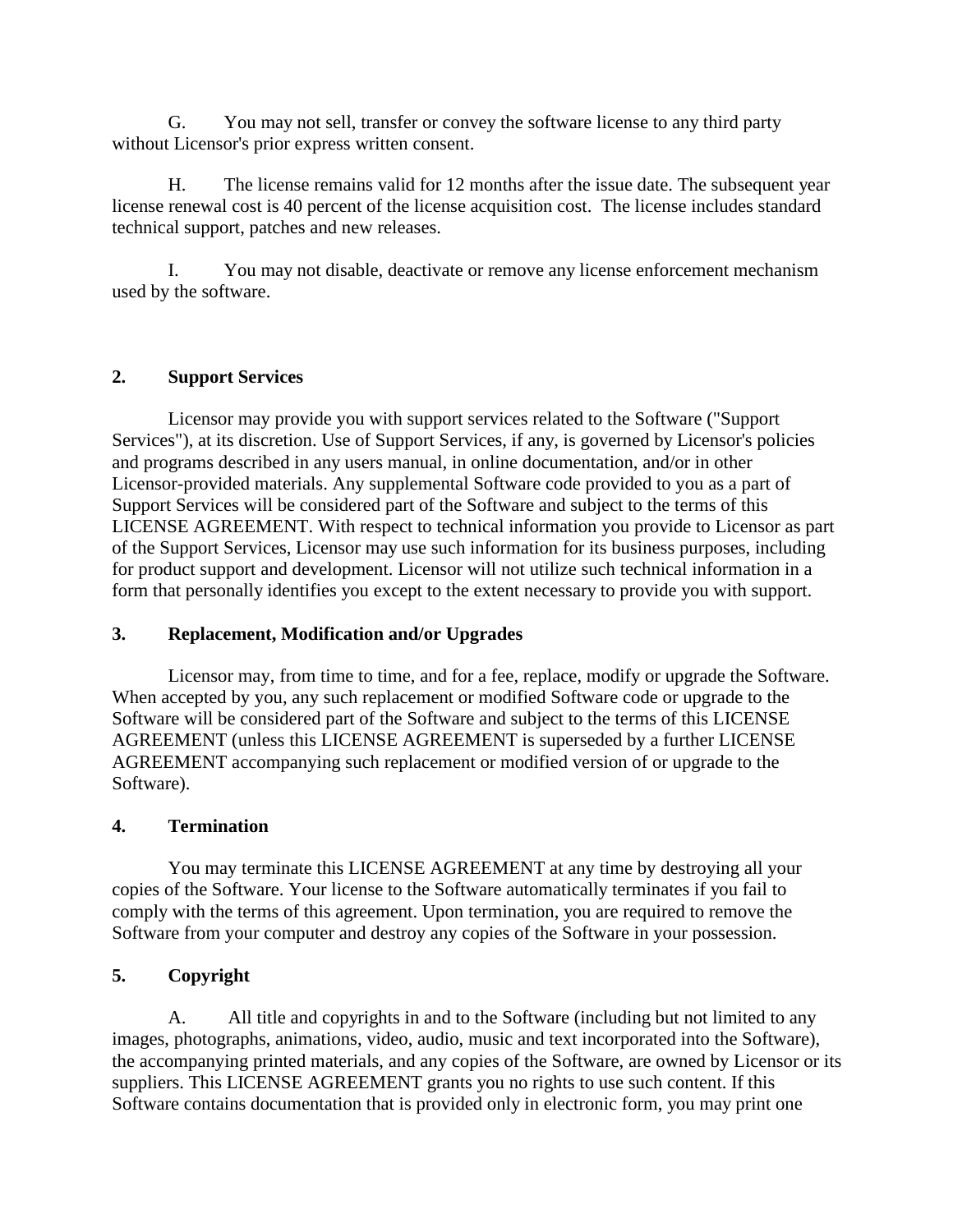copy of such electronic documentation. Except for any copies of this LICENSE AGREEMENT, you may not copy the printed materials accompanying the Software.

 B. You may not reverse engineer, de-compile, disassemble, rent, lease, loan, sublicense, create derivative works from, distribute or provide others with the Software in whole or part.

# **6. Export Restrictions**

You may not export, ship, transmit or re-export software in violation of any applicable law or regulation including but not limited to Export Administration Regulations issued by the U. S. Department of Commerce.

# **7. Disclaimer of Warranties**

 LICENSOR AND ITS SUPPLIERS PROVIDE THE SOFTWARE "AS IS" AND WITH ALL FAULTS, AND HEREBY DISCLAIM ALL OTHER WARRANTIES AND CONDITIONS, EITHER EXPRESS, IMPLIED OR STATUTORY, INCLUDING BUT NOT LIMITED TO ANY (IF ANY) IMPLIED WARRANTIES OR CONDITIONS OF MERCHANTABILITY, OF FITNESS FOR A PARTICULAR PURPOSE, OF LACK OF VIRUSES, AND OF LACK OF NEGLIGENCE OR LACK OF WORKMANLIKE EFFORT. THE ENTIRE RISK ARISING OUT OF THE USE OR PERFORMANCE OF THE SOFTWARE IS WITH YOU.

## **8. Limitation of Damages**

 TO THE MAXIMUM EXTENT PERMITTED BY APPLICABLE LAW, IN NO EVENT WILL LICENSOR OR ITS SUPPLIERS BE LIABLE FOR ANY CONSEQUENTIAL, INCIDENTAL, DIRECT, INDIRECT, SPECIAL, PUNITIVE OR OTHER DAMAGES WHATSOEVER ARISING OUT OF OR IN ANY WAY RELATED TO THE USE OF OR INABILITY TO USE THE SOFTWARE AND WHETHER BASED ON CONTRACT, TORT, NEGLIGENCE, STRICT LIABILITY OR OTHERWISE, EVEN IF LICENSOR OR ANY SUPPLIER HAS BEEN ADVISED OF THE POSSIBILITY OF SUCH DAMAGES. THIS EXCLUSION OF DAMAGES WILL BE EFFECTIVE EVEN IF ANY REMEDY FAILS OF ITS ESSENTIAL PURPOSE. IN NO EVENT SHALL SUB SYSTEMS, INC. BE LIABLE FOR DAMAGE OF ANY KIND, LOSS OF DATA, LOSS OF PROFITS, INTERRUPTION OF BUSINESS OR OTHER FINANCIAL LOSSES ARISING DIRECTLY OR INDIRECTLY FROM THE USE OF THIS PRODUCT. ANY LIABILITY OF SUB SYSTEMS WILL BE EXCLUSIVELY LIMITED TO REFUND OF PURCHASE PRICE.

# **9. Arbitration**

Any dispute arising under this LICENSE AGREEMENT will be subject to binding arbitration by a single Arbitrator with the American Arbitration Association (AAA), in accordance with its relevant industry rules, if any. The parties agree that this LICENSE AGREEMENT will be governed by and construed and interpreted in accordance with the laws of the State of Texas. The arbitration will be held in Texas. The Arbitrator will have the authority to